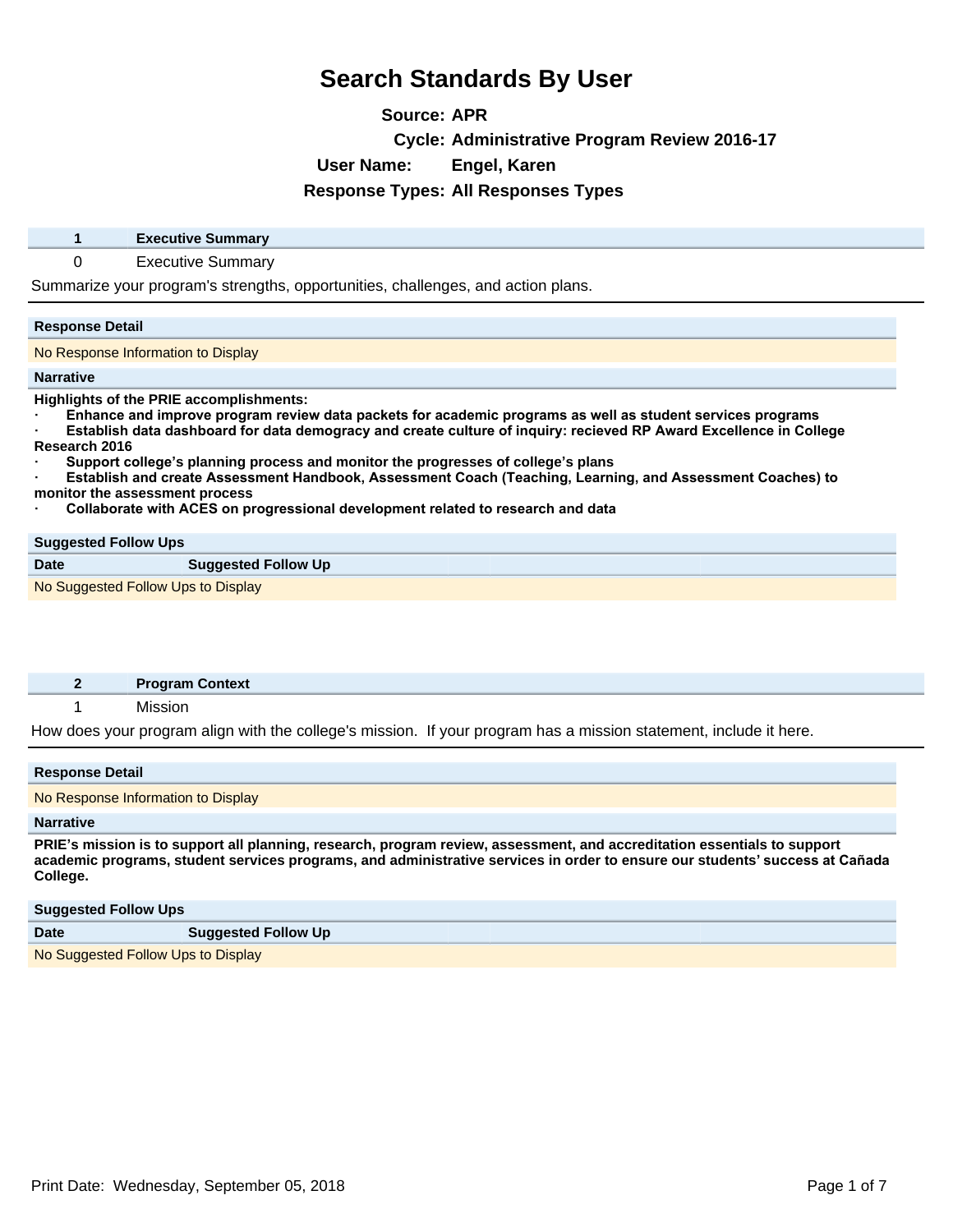**Source: APR Cycle: Administrative Program Review 2016-17 User Name: Engel, Karen Response Types: All Responses Types**

## 2 Program Description

Program description.

### **Response Detail**

No Response Information to Display

#### **Narrative**

Oversee the ongoing development and implementation of the College strategic plan by ensuring the development of **meaningful objectives and consistently reporting the outcomes;** 

Provide leadership in the development of policies and procedures for planning and research;

Coordinate a systematic and integrated institutional planning process that is aligned with accreditation, the campus **strategic and master plans, and other planning related requirements;** 

Compile, analyze, and maintain statistical and other data for reports related to institutional effectiveness including: student **equity, enrollment, demographics, productivity, student success, retention, persistence and transfer rates, and provide reports as assigned; coordinate timely responses to surveys and reports required by external agencies and other ongoing College efforts to measure its effectiveness;** 

Provide consultation, support and technical assistance on specific research and grant projects for divisions, department **programs, governance committees and individual faculty;** 

Provide leadership in academic, support and administrative assessment efforts;

Provide leadership in the preparation and the management of response efforts related to accreditation as required by the **ACCJC.** 

| <b>Suggested Follow Ups</b>        |                            |  |
|------------------------------------|----------------------------|--|
| <b>Date</b>                        | <b>Suggested Follow Up</b> |  |
| No Suggested Follow Ups to Display |                            |  |

## 3 Community and Labor Needs

Describe how changes in community needs, employment needs, technology, licensing, or accreditation affect your program.

| <b>Response Detail</b>                                                                                                                                            |  |
|-------------------------------------------------------------------------------------------------------------------------------------------------------------------|--|
| No Response Information to Display                                                                                                                                |  |
| <b>Narrative</b>                                                                                                                                                  |  |
| PRIE adjustes its priorities based on the senior leaders', district's, state's, and accreditation's changes and needs to support the<br>institution's directions. |  |

#### **Suggested Follow Ups**

| ---         |                                    |
|-------------|------------------------------------|
| <b>Date</b> | <b>Suggested Follow Up</b>         |
|             | No Suggested Follow Ups to Display |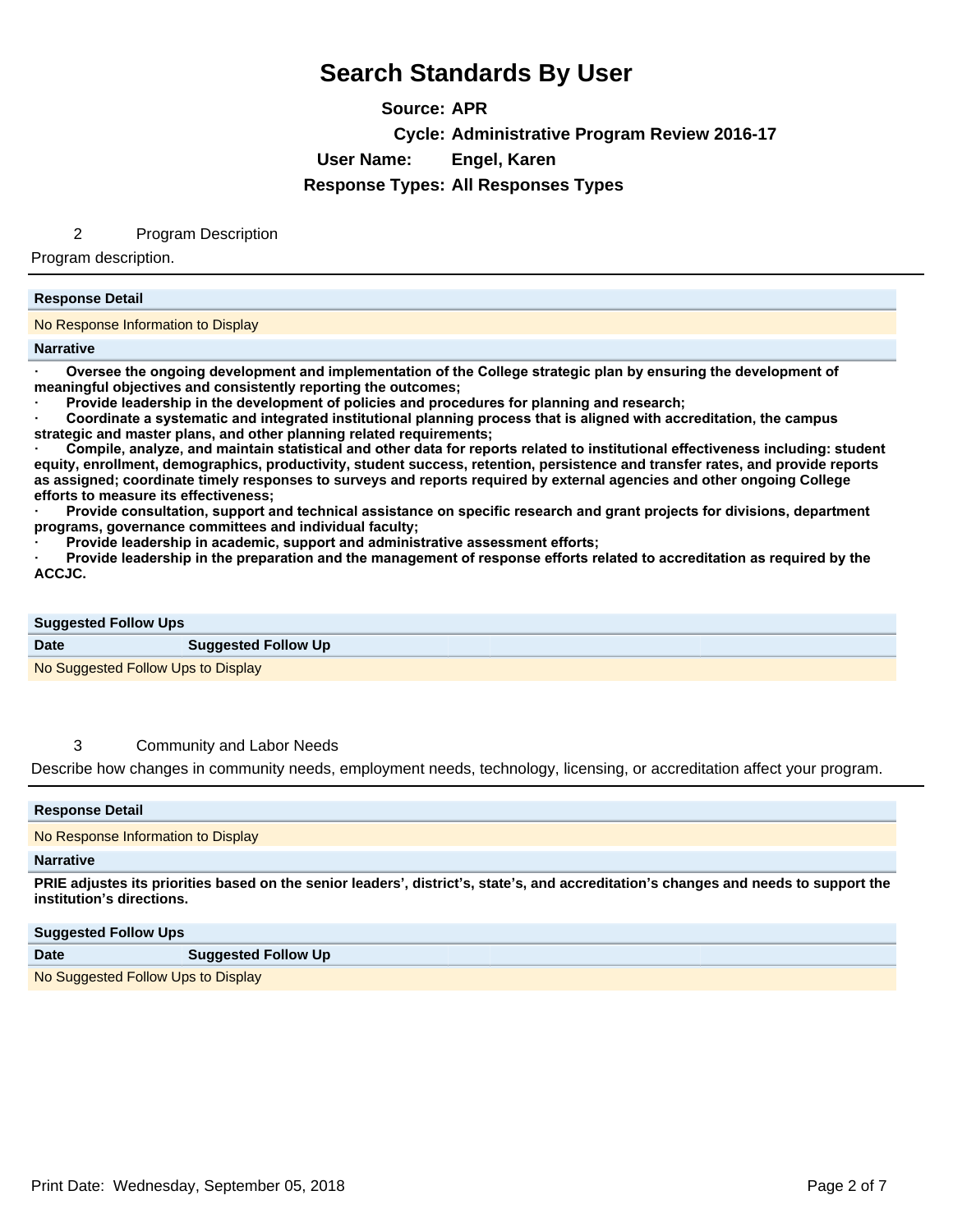**Source: APR Cycle: Administrative Program Review 2016-17 User Name: Engel, Karen**

**Response Types: All Responses Types**

## **3 Looking Back**

4 Major Accomplishments

Describe major accomplishments.

#### **Response Detail**

No Response Information to Display

#### **Narrative**

1. Improved Program Review Data Reports/Packets including equity aspect based on the requests of Academic Senate and **ACES**

- **2.** Established iRB process and procedure<br>3. Developed research request form and es
- **Developed research request form and established process**
- **4.** Integrated/restored research function between grants and PRIE.
- **5.** Improved Data Dashboard performance and training
- **6.** Improved/completed planning progress reports<br>**7.** Supported improvement of the planning proces
- **Supported improvement of the planning processes**
- 8. Improved assessment reports (SLO, PLO in programs, PLO in degrees, PLO in certificates, ILO) and Assessment Handbook
- 9. Completed MMAP and findings are contributed to the field
- 10. Collaborated Transfer Data Story (ACES project) and findings are contributed to the College
- 11. Established/Created Data Democracy via Data Dashboard
- 12. Collaborated with ACES to contribute to Culture of Inquiry
- 13. Improving Integrated Planning and Institutional Effectiveness

**Suggested Follow Up** 

- 14. Successfully completed ACCJC Mid-Term Report 2016
- 15. Organized and established the EMP process to create the Educational Master Plan 2017-2022.
- 16. Continuing improvement of SPOL implementation.

**Suggested Follow Ups**

|--|

No Suggested Follow Ups to Display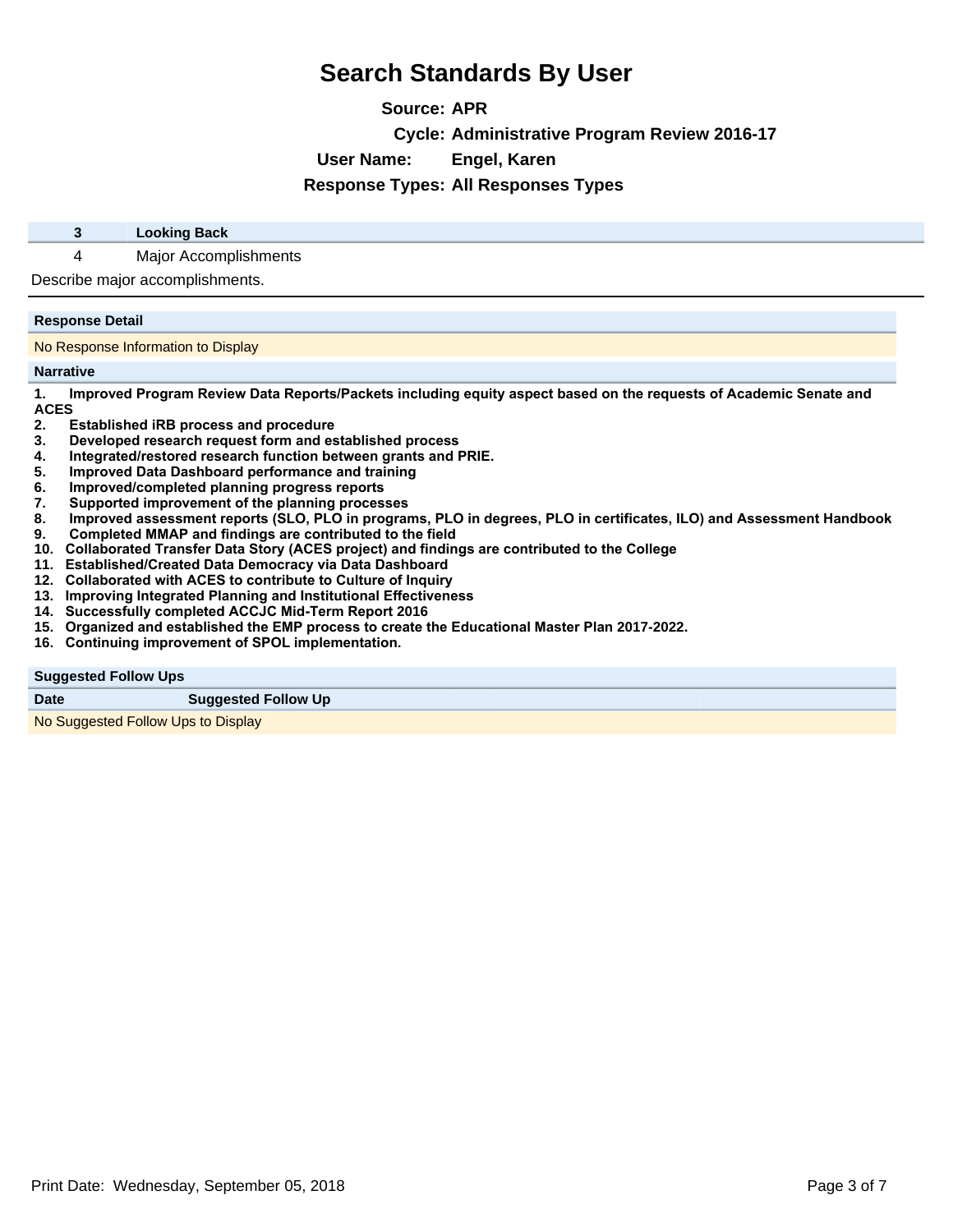**Source: APR Cycle: Administrative Program Review 2016-17 User Name: Engel, Karen Response Types: All Responses Types**

5 Impact of Resource Allocations

Describe the impact to-date that each new resource (staff, non-instructional assignment, equipment, facilities, research, funding) has had on your program/unit/office and measures of student success or client satisfaction.

#### **Response Detail**

No Response Information to Display

**Narrative**

**Student assistant (20 hours/week):** 

 $\alpha$  Clean, convert, and post all the program review data packets, plans, feedback reports (including 40 academic program review **plans, 40 feedback reports, 15 student services program review plans, 15 feedback reports, 5 administrative program review plans, and 5 feedback reports)**

**o** Run, clearn, convert, and post all the assessment reports (including 40 degree PLOs, 30 certificate PLOs, 15 program PLOs, **40 PLO alignment reports, 40 PLO alignment assessment results reports, all couser level SLOs, ILO alignment reports, and ILO alignment assessment results reports)**

**o** Provide support on grants related research assistant work-data entry

o Provide clarical work (coping, filing, etc.) to the administrative assistants of VPI and VPSS.

### **Suggested Follow Ups**

**Date Suggested Follow Up** No Suggested Follow Ups to Display

### **4 Current State of the Program**

6.A. State of the Program - Observation

Describe the current state of the program (May include strengths and challenges).

#### **Response Detail**

No Response Information to Display

#### **Narrative**

**Planning: strengthen planning process and progress; create assessment manual; supporte and develope EMP plan. Research: strengthene Data Dashboard, strengthene/expande program review data packet reports including equity aspect. Program Review and Assessment: supporte program review data needs; supporte SPOL; generated/streamlined SLO reports for easy access.**

**Accreditation: supported/coordiated the ACCJC Mid-Term Report 2016.**

#### **Suggested Follow Ups**

| <b>Date</b>                        | <b>Suggested Follow Up</b> |
|------------------------------------|----------------------------|
| No Suggested Follow Ups to Display |                            |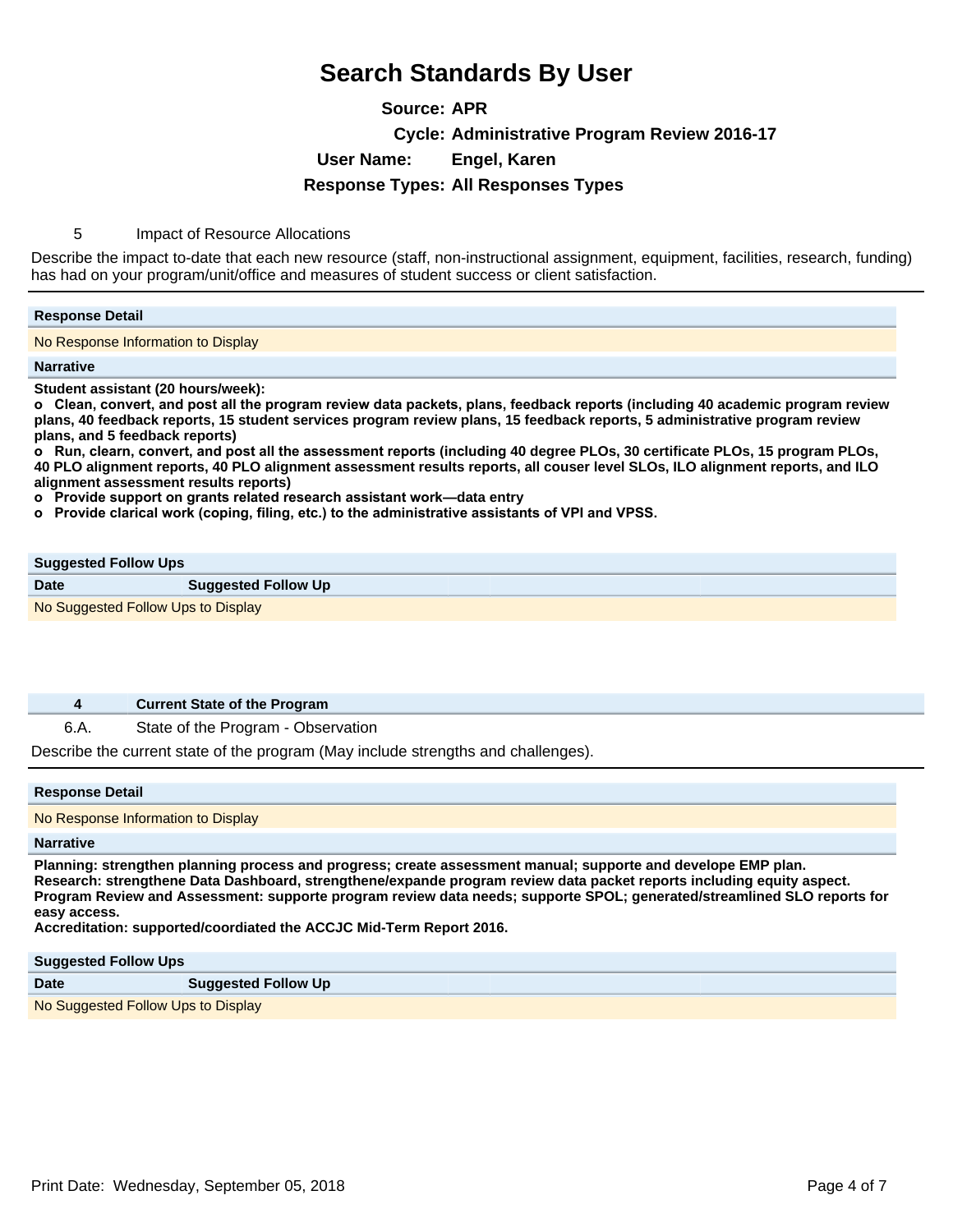**Source: APR Cycle: Administrative Program Review 2016-17 User Name: Engel, Karen Response Types: All Responses Types**

6.B. State of the Program - Evaluation

What changes could be implemented to improve your program?

### **Response Detail**

No Response Information to Display

#### **Narrative**

**Planning: Streamline all the planning efforts based on the IEPI PRT Recommendations; Supporte and develope EMP plan. Research: Continue strengthening data democracy—provide the campus data tools for them to evaluate their program effectiveness.**

| <b>Suggested Follow Ups</b>        |                            |
|------------------------------------|----------------------------|
| <b>Date</b>                        | <b>Suggested Follow Up</b> |
| No Suggested Follow Ups to Display |                            |

## 7.A. SAO Assessment Plan

Describe your program's SAO assessment plan.

### **Response Detail**

No Response Information to Display

#### **Narrative**

**A survey was designed based on the Dean of PRIE¶s job description to evaluate PRIE Service Area Outcomes (SAO). This survey was also used for 2015 PRIE program review. Therefore, we are able to compare the discrepency between 2015 and 2017. The PRIE Assessment Plan is to continue using the same survey and improve our services based on the survey results. There are 4 areas in PRIE¶s SAO with 18 Liker-scale items and 5 open-ended questions:** 

- **Planning** (5)
- **Research (7)**
- **Program Review and Assessment (3)**
- **a**Ccreditation (3)

**Survey was emailed to the whole campus and only 48 responded. The return rate is very small.** 

**Lesson learned/Takeaway:** 

- Considering send survey the targeted audience those who received services from PRIE or work closely with PRIE
- **Consideing Governance Councils and specific committees**
- **Between 10% to 40% respondants indicated they do not know some items especially accreditation. Many comments indicated that they cannot answer the survey questions because they do not know.**

**Please see survey result in details from page 8-10.**

| <b>Suggested Follow Ups</b> |
|-----------------------------|
|                             |

| <b>Date</b>                        | <b>Suggested Follow Up</b> |
|------------------------------------|----------------------------|
| No Suggested Follow Ups to Display |                            |

## 7.B. SAO Assessment Results and Impact

Summarize the findings of your program's SAO assessments. What are some improvements that have been, or can be, implemented as a result of SAO assessment?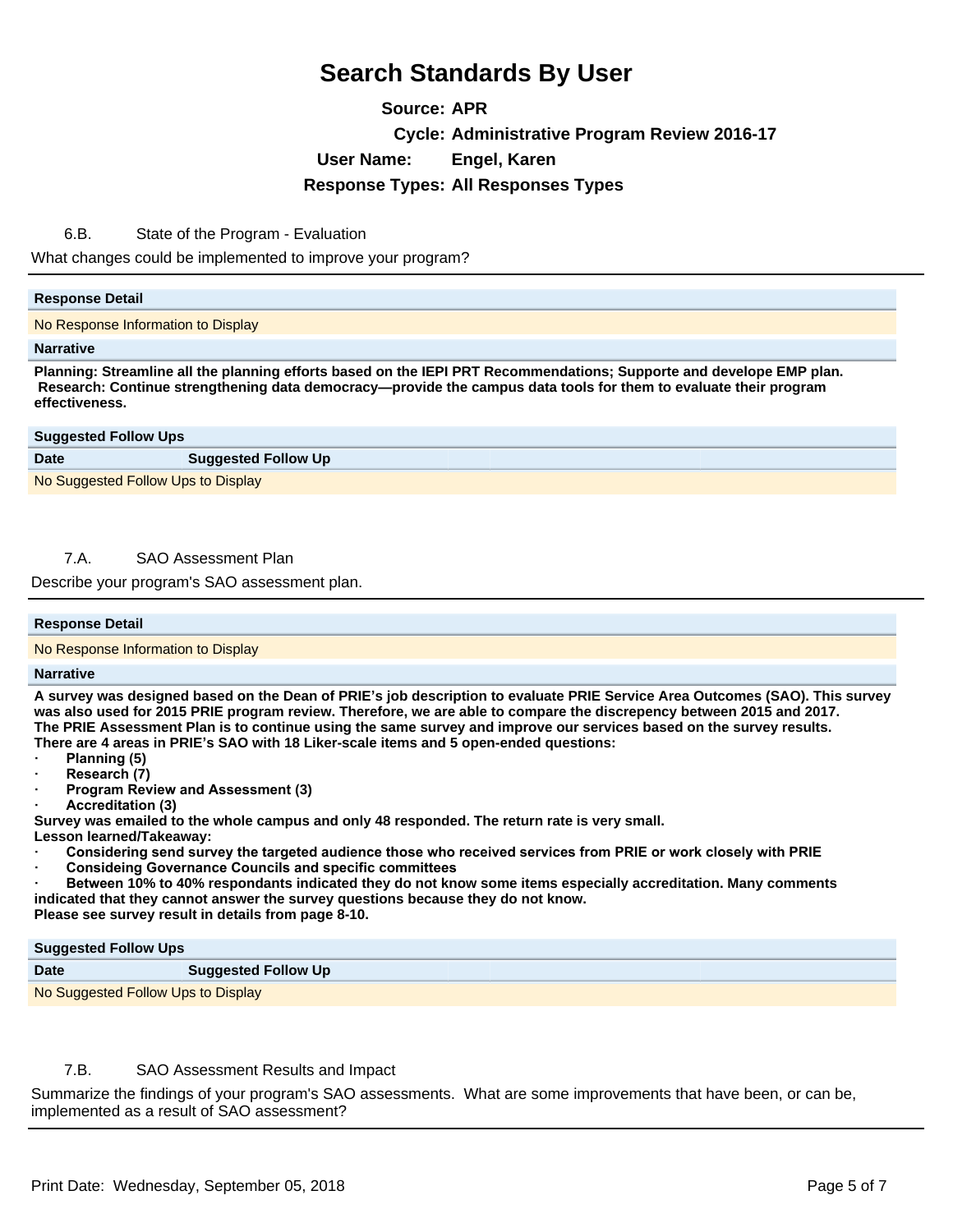**Source: APR Cycle: Administrative Program Review 2016-17 User Name: Engel, Karen**

**Response Types: All Responses Types**

#### **Response Detail**

No Response Information to Display

#### **Narrative**

**The survey result is summarized by percentage of agree or strongly agree. Strengths:**

**By comparing the results from 2015 and 2017, with those respondants who provided rating, all 18 items are impoved from 2015** to 2017, except one item-PRIE developed and reviewed measures of institutional effectiveness.

**The most improved areas (13% increase) are: (a) PRIE provided leadership in academic, support and administrative assessment and program review efforts and (b) PRIE coordinated program-specific assessment and planning activities, including departmental program review.**

**Examples for the areas received 96% or higher on agree or strongly agree:** 

PRIE supported and oversaw the implementation of the college strategic plan, Educational Master Plan and college plans **by regularly monitoring and reporting the outcomes. (100%)**

PRIE provided leadership in the development of policies and procedures for planning and research that is aligned to **Dsitrict and College goals and missions. (100%)**

PRIE provided consultation, support and technical assistance on specific research and grant projects for divisions, **departments, governance committees, etc. (97%)**

**PRIE** collaborated, compiled, and submitted accreditation-related reports. (96%)

**PRIE** managed response efforts as required by the Accreditation Commission. (96%)

**PRIE acted as the Accreditation Liaison Officer and coordinated continuing logistics in preparation for accreditation review.** 

**(96%) Challenges**

**The areas are:**

PRIE provided leadership in the designm implementation, and analysis of student satisfaction surveys, campus climate and **community surveys. (89%)**

 **PRIE developed and reviewed measures of institutional effectiveness. (88%)**

#### **Suggested Follow Ups**

| <b>Date</b><br><b>Suggested Follow Up</b> |  |
|-------------------------------------------|--|
|-------------------------------------------|--|

No Suggested Follow Ups to Display